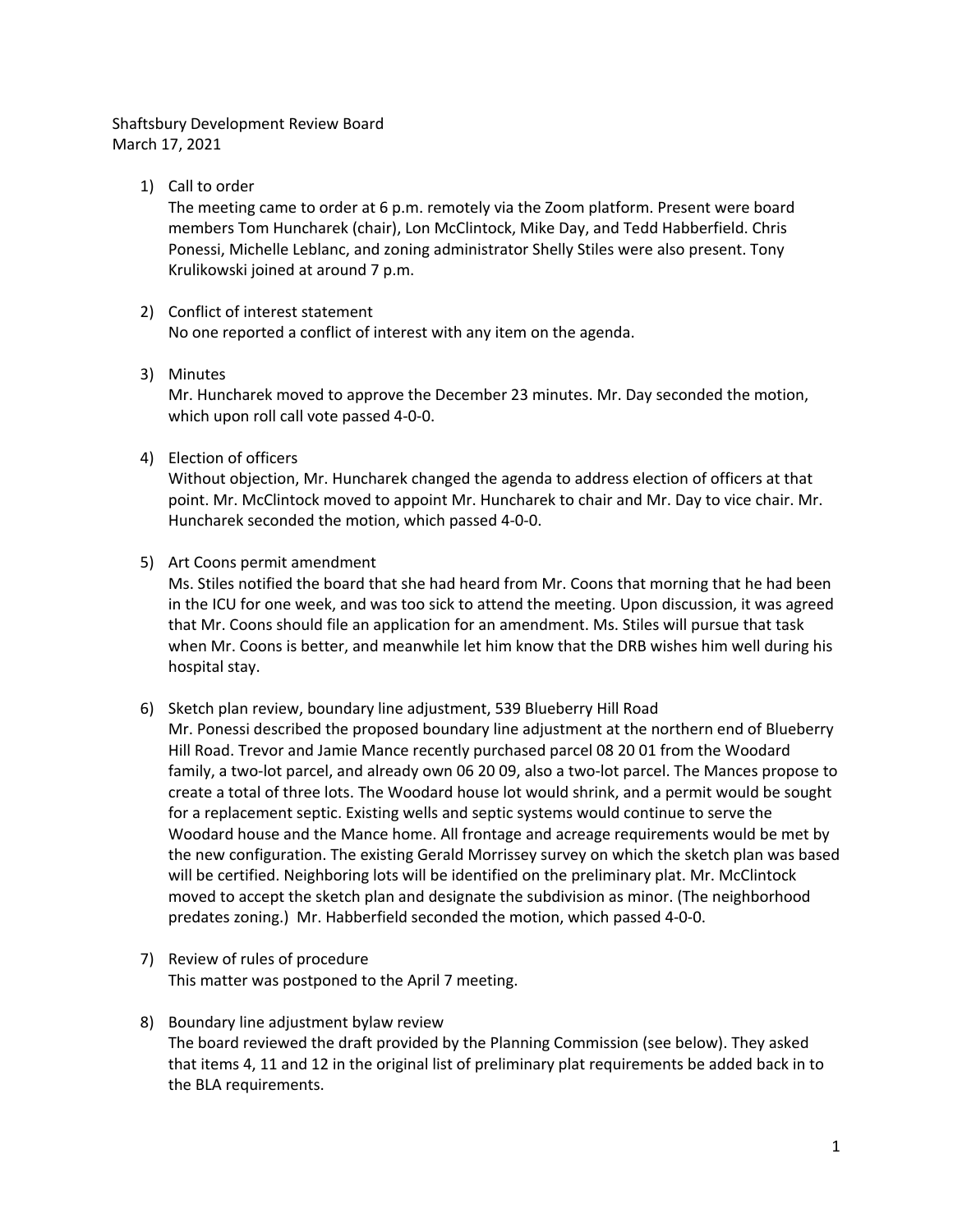Mr. McClintock noted that the Arlington bylaw allows the zoning administrator to handle BLA matters. He said he thought the Shaftsbury bylaw, both existing and proposed, offered too little direction to the ZA. Ms. Stiles said she would be uncomfortable making decisions alone on BLA matters. Mr. Habberfield said that when the board reviews such plats, each member seems to pick up on a different important item.

Mr. McClintock and Ms. Stiles will review the Arlington bylaw to see if it might offer a way for Shaftsbury to assign BLA review to the ZA.

#### 9) Other business

a) Ms. Michelle Leblanc attended to describe to the board her hopes of starting a service dog training program for veterans and first responders. Mr. McClintock recused himself from the discussion as he has done work for Ms. Leblanc's organization. Mr. Huncharek said the DRB could not in any way serve as an advisory committee.

She said she is looking for five to ten acres with structures that can be renovated to house up to six students and their dogs-in-training. She focuses on veterans and first responders with mobility issues, PTSD, or military sexual trauma. Her program is modeled on the K-9 program, strict and rule-bound, a "tight ship." She ran a police K-9 program for eleven years and has been running Vermont Paws and Boots for several years, initially in Burlington and now, temporarily she hopes, out of the former Angelina's on Gage Street in Bennington.

The students or clients would live on site and train with the dogs every day for two or three months, depending on the student. She noted that per capita, Vermont has more veterans of war than any other state.

She said she'd like support from the board. She said she isn't planning on opening a kennel but rather a training facility. Mr. Krulikowski offered that it seemed more like a school than anything else.

Hers is a 501c3 corporation, an insured non-profit that she supports with fundraising from towns and service clubs, for example. She said GNAT and Channel 3 have done profiles on the organization, which can be found on the Facebook page.

Mr. Huncharek said the program seems to be an important one, but the DRB can't offer an opinion on it and certainly not a statement of support for it. He asked her to try to figure out how she can pursue her dream in the context of the existing bylaw. How that might happen was briefly discussed.

Mr. McClintock suggested that it was inappropriate to continue the discussion. Ms. Leblanc should consult counsel. He noted she could enter into a contract with a landowner, contingent on receiving approval.

b) The Board turned to a review of the Planning Commission's latest iteration of a kennel bylaw. Mr. Huncharek, Mr. Day, and Mr. Habberfield had individually shared comments on line earlier in the week. Mr. McClintock said he was uncomfortable with the sharing of comments on the bylaw via email. It was agreed to make them public by incorporating them in the minutes (see below). Mr. Huncharek suggested we consolidate the comments and share them without further comment with the Planning Commission.

In addition to emailed comments, others included:

- Does the bylaw apply to dogs only or to all household pets?(McClintock) What about horse boarding? (Habberfield)
- The reference to the state's regulation doesn't suggest how the DRB is to use that statute. The board needs more direction; e.g. is noncompliance with the state regulation grounds for denying the permit? (McClintock)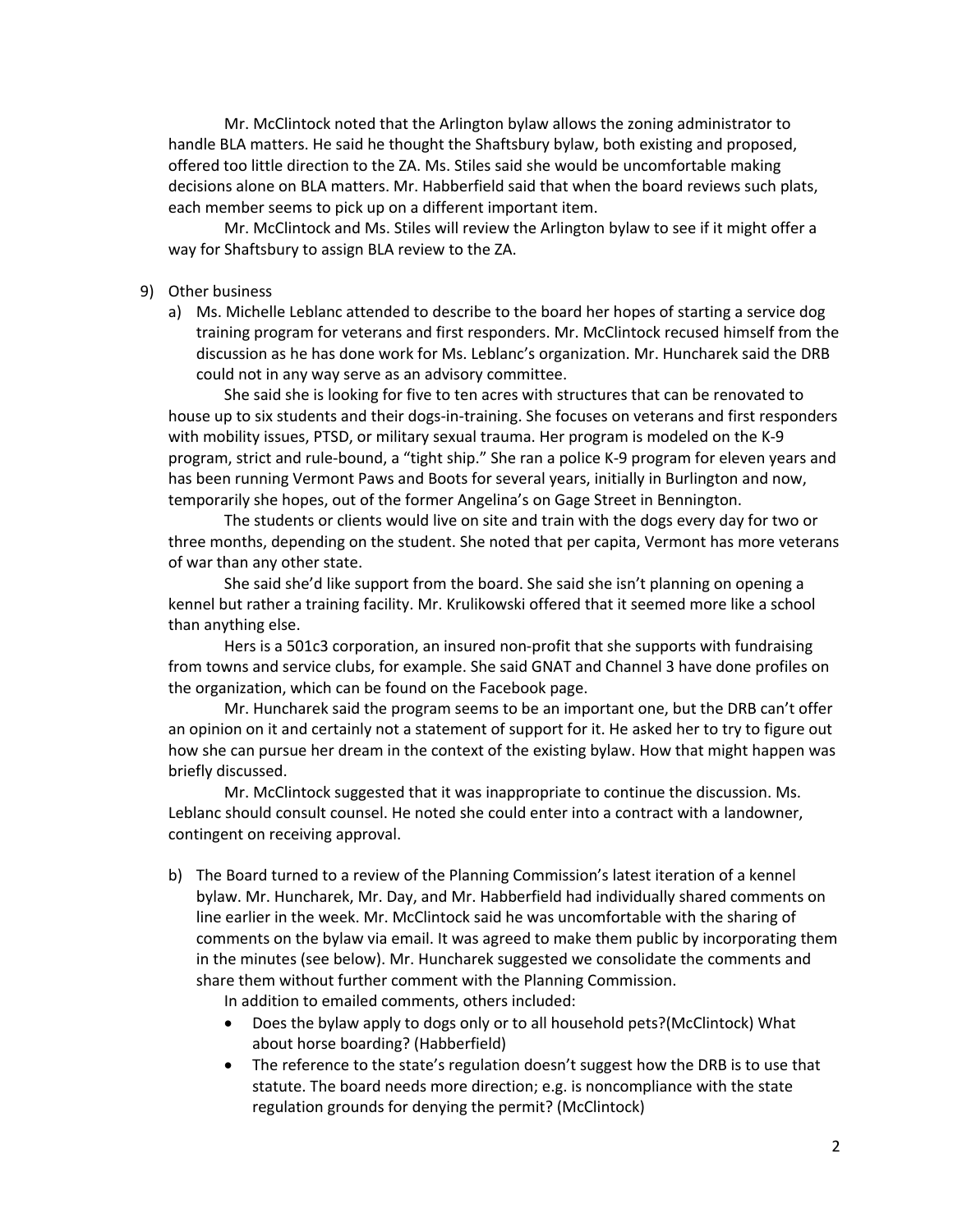- How about requiring the kennel owner to hire someone like a veterinarian to inspect the facility and provide to the town a statement of compliance with the permit and the state law? (Habberfield)
- Does the six animals include other pets that might not require licensing? (Day)
- Dog breeders could produce litters that would throw the facility over the maximum number of animals in one fell swoop (Habberfield)
- A requirement is needed to ensure that rabies shots and kennel cough immunizations are up to date before an animal is allowed into the facility. (McClintock)
- Six animals maximum doesn't seem financially feasible. (McClintock)
- Clarify the 1000' setback from what to what? And include an exemption for a permitted kennel situated within 1000' of a newly built residence. The new residence doesn't obviate the permit. (McClintock)
- Make clear that site plan approval is required. (McClintock)
- c) It was agreed that the board would meet on April 7 to discuss rules of procedure.
- d) Mr. Huncharek moved to adjourn at 8:04 p.m. Mr. Habberfield seconded the motion.

### **Boundary Line adjustment proposed bylaw**

*As amended per comments shared at March 17 DRB meeting.*

### 5. APPLICATION & APPROVAL PROCEDURE

### 5.1 APPLICABILITY

Application and approval is required for the division of a parcel of land into two or more lots or the altering of the configuration of two adjacent lots. Whenever any such division of land is proposed to be made, before any contract for sale of such lands or any part thereof is made, before any grading, clearing, logging, permit for erection of a structure on such lands is granted, the applicant shall apply in writing to the DRB for and secure approval of the proposed division of lands.

# 5.2 GENERAL APPLICATION PROCEDURES

The Administrative Officer shall provide to any applicant the necessary forms for any municipal permit, and will coordinate the municipal effort in administering its development review programs. The Administrative Officer shall also inform applicants that they should contact the Agency of Natural Resources Permit Specialist for possible requisite state permits.

5.3 DIVISION OF LANDS (See also Section 8, Definitions.)

### 5.3.1 BOUNDARY LINE ADJUSTMENT

The sale, exchange, or other transfer of parcels between adjoining lot owners, where such transaction does not create additional building sites or cause any existing lot to be made noncomplying regarding density and dimensional requirements, shall be considered a boundary line adjustment. It is not a subdivision. The DRB requires a formal hearing, review and approval of such transaction.

The final boundary line adjustment plat shall include all items listed in sections 5.3.1 i-xi below.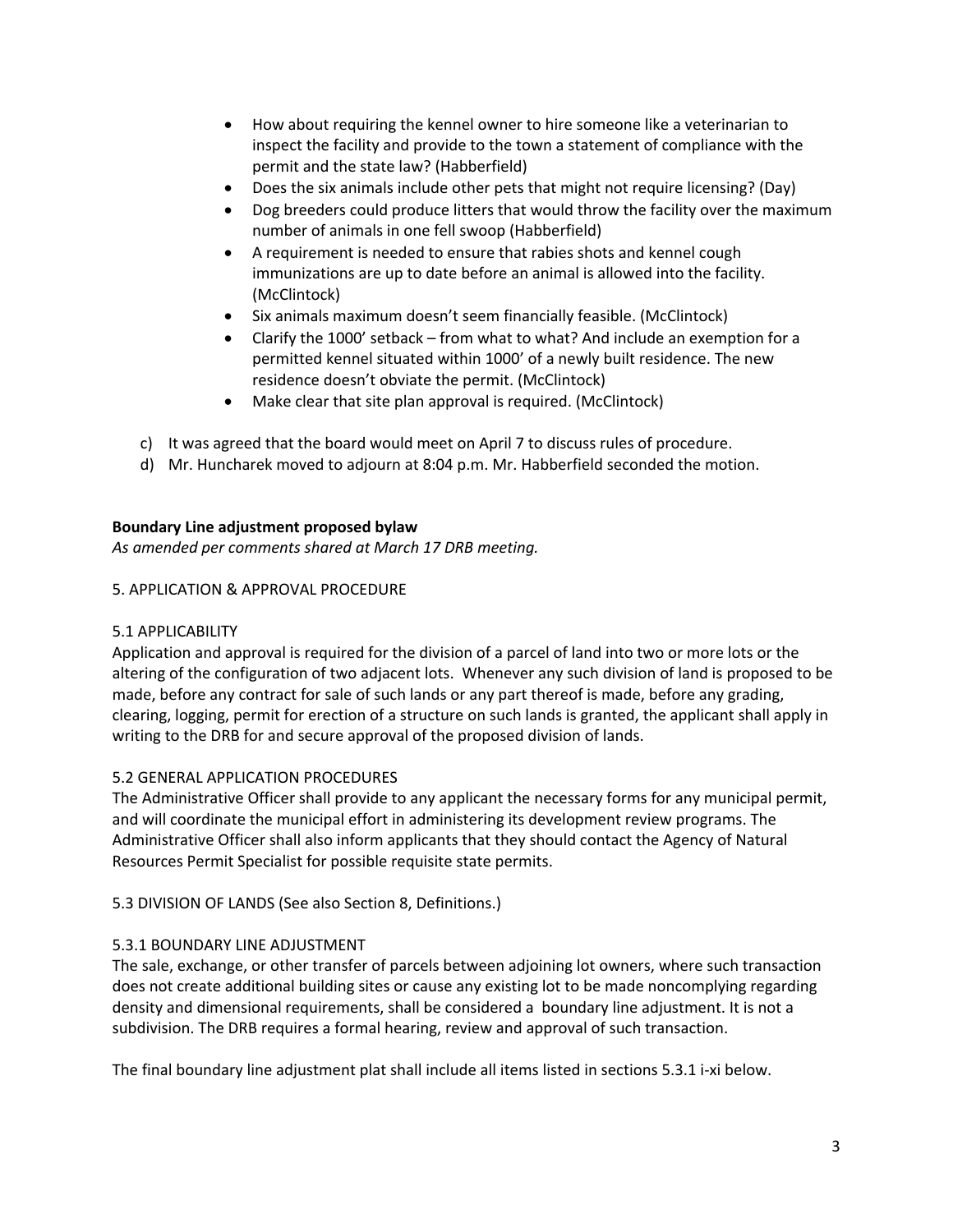i. Identifying title;

ii. Name and address of owners of record, with deed identification and designer of the plat, said designer to be qualified to perform such design under applicable regulations of the State of Vermont;

iii. Location and dimensions of proposed lot lines and areas of proposed lots, both before and after the boundary line adjustment;

iv. Names of adjacent landowners of record and evidence of notification, such as a certificate of mailing;

v. Location of existing and proposed easements, structures, watercourses and wetlands, wooded areas, and other essential existing physical features;

vi. Applicable zoning designation and district boundaries;

vii. Existing street(s) names and rights-of-way boundaries

viii. Proposed connection with existing municipal water supply or proposed location of onsite water supplies;

ix. Proposed locations of any wastewater disposal systems, including location and results of test pits and percolation tests;

x. Vicinity map at a scale not greater than  $1'' = 1500'$ , locating the outline of the entire parcel in relation to surrounding area, and including the nearest street intersection, if possible;

xi. Numerical and graphic scale with plan not to exceed a scale of  $1'' = 100'$ , unless a smaller scale is approved by the DRB, original and revision dates, magnetic and true north arrows;

The final plat shall be recorded per XXX

# **DRB comments on proposed Kennel Bylaw**

From Tedd Habberfield:

- In reviewing Chapter 194 Section 3098, I did not see that vaccinations are specifically required nor are there minimum requirements regarding vaccinations, e.g. rabies, kennel cough, canine flu and other communicable diseases. I would recommend that there be a list of required vaccinations.
- I thought that an earlier version included a requirement for yearly inspections of the facility by a vet or other qualified individual. I think that this should be included.
- I agree that pet boarding it too broad a title, but I would recommend that dog and cat boarding be the focus. I am aware that some boarding facilites accommodate both dogs and cats (separated).

Next, in section 8.16.2 (a) the facility is limited to 6 dogs. If these regulations include dog breeding facilities, one liter could easily put the facility out-of-compliance. I would recommend that they facility be limited to 6 adult dogs (or cats?) in the regulations. Adult could be defined as dogs or cats 6 months of age or older, for example.

Finally, in section 8.16.2 (b), I can't see that it's possible to have a set back of 1,000 feet if the minimum size of the plot is 5 acres. E.g., if my calculations are correct, a perfectly square 5 acre